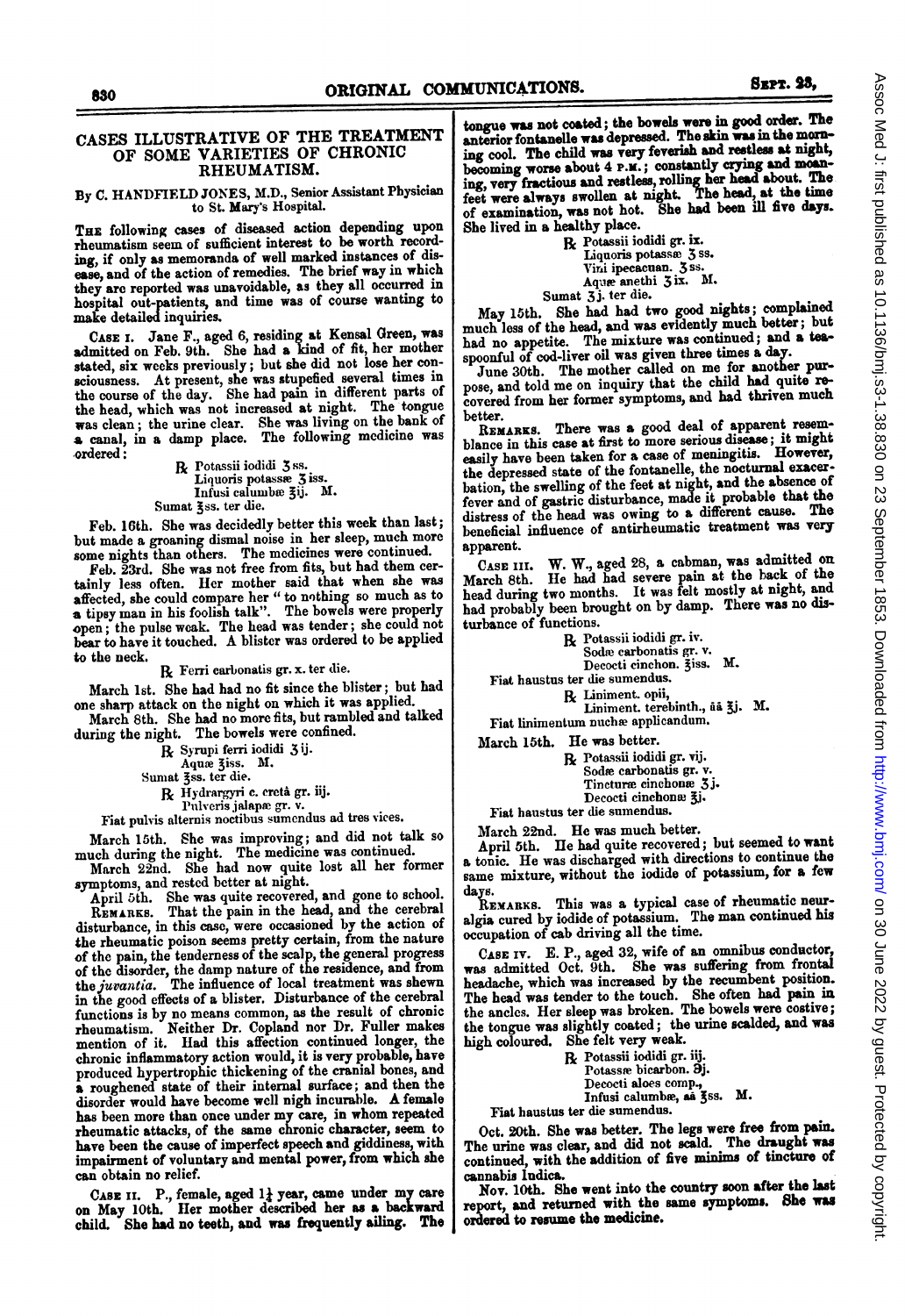Nov. 17th. She oomplainod of itching all over, and some pain at the top of the head. The other pain was less. The draught was continued, the tincture of Indian hemp being omitted.

Dec. Ist. The itching continued in some degree. She was directed to take a mixture of quinine with sulphate of iron three times a day; and four grains of compound aloetic pill at night.

Dec. 15th. She was stronger, but still felt rheumatic pains occasionally.

Dec. 29th. She was going on very well, and felt " quite a different person". She was ordered to continue the medicine for a week.

REMARKS. The rheumatic symptoms in this case were very marked, amounting at first almost to subacuteness. After being relieved by the employment of iodide of potassium and alkalis, they persisted for some time in a less degree, and were finally removed by the tonic action of quinine and iron. It seems questionable whether the itching was a rheumatic.affection or not; it might be regarded as an hypersesthesia: but no mention is made by Romberg of any such state resulting from the presence of the rheumatic poison in the blood. It is very conceivable that the materies morbi of rheumatism circulating in the capillaries might cause some irritation of the nerves in the papille, and so give rise to itching, much in the same way as occurs in jaundice.

CASE V. S. M., aged 33, a labourer, was admitted Feb. 16th. He had some short time ago an accident, which caused concussion of the brain; he was brought to the hospital, and, after remaining there several days, he was discharged. Very soon after this, he applied as an out-patient, complaining of severe pain at the left side of the head, extending up all over it. The pain was not constant; it was sometimes more severe at night, and sometimes by day. The patient was a stoutly built man, of rather sanguine aspect.

Bx Potassii iodidi gr. iv. Liquoris potassæ MX. Decocti cinchonse fiss. M. Fiat haustus ter die sumendus.

Feb. 23rd. He did not feel nearly so much pain as the

preceding week. The medicine was continued. March 1st. He had much pain at the back of the head on the left side, but slept well.

Sumat ferri carbonatis 9j. ter die.

Opiate liniments were ordered to be applied.

March 8th. He was much better, but still had some remains of the occipital pains. The draught prescribed on February 16 was resumed.

March 15th. He was not so well. A blister was applied to the back of the neck; and the carbonate of iron was continued.

March 18th. He had less pain since the blister, but was not free from it.

B Potassii iodidi gr. x.

Sodæ sesquicarbonat. gr. v. Misturæ camphoræ  $\zeta$ j. M.

Fiat haustus ter die sumendus.

March 22nd. He was much better. The medicine was continued.

March 29th. Colchicum was substituted by a friend, who

saw him in my absence. April 5th. The pain had returned, and had been much worse last week, piincipally on the left side.

& Potassii iodidi gr. v.

Sodæ sesquicarbonat. gr. v. Decocti cinchonse 3j. M.

Fiat haustus ter die sumendus.

A blister was applied behind the ear. April 10th. The pain increased during the first three days of the week, but was subsequently less. Five grains of iodide of potassium and a drachm of tincture of cinchona were added to the draught.

April 15th. The pain was remitting, but on the whole less severe. The pulse was very weak.

April 17th. The patient was ordered to take mixture of quinine with sulphate of iron three times a day; and half a grain of extract of belladonna three times a day

April 22nd. He felt a great deal better, and had very little pain.

April 26th. He was in about the same state. The appetite was good; but his strength did not increase. The pulse was of rather better force. The decayed stump of the last molar tooth was found to be exciting irritation in the upper alveolar arch. The medicines were continued tand equal parts of creasote and laudanum were ordered to be

applied to the decayed tooth.<br>May 5th. The head was almost entirely free from pain; but he had a little on the right side.

May 10th. He had no return of the pain in the head; and was discharged cured.

REMARKS. The previous concussion of the brain might have excited suspicion how far the pain of the head was merely neuralgic. Relief was soon obtained by the employment of iodide of potassium; but afterwards, even in much larger doses, it ceased to produce a good effect. Colchicum was not beneficial; and belladonna did not seem to be of any particular use. The quinine and iron were the most any particular use. The quinine and iron were the most effective remedies. The man continued, <sup>I</sup> believe, at his work as a labourer; but the debility which he experienced<br>was very manifest. This seems to be a common feature in these neuralgia.

CASE VT. W. B., aged 39, a compositor, was admitted September 16th. He had very recently been in the hospital, suffering from weakness and painful aching of the limbs: he went out nearly, but not quite recovered, and soon relapsed. He stated that he had formerly had gout. His right arm was now much affected. Iodide of potassium with bark was given thrice daily, and camphor with henbane at night. He was ordered to rub an opiate liniment on the part.

Sep. 20th. He said that he was improved, and that he slept better. The pains in the limbs were diminishing, but were brought on by exercise.

Sep. 27th. He was improving "nicely".

October 4th. He had been much better during the last.

week, the pains gradually decreasing. October 21st. He had pain in both loins, and some weakness in the elbows and arms. The urine was not clear, and high coloured.

R Potassii iodidi gr. v.

Potassæ bicarbonatis  $\Theta$ i.

Decocti cinchonae ziss. M.

Fiat haustus ter die sumendus.<br>
R Extracti aloes aquosi,

Extracti nucis vomice, aa gr. i.

Fiat pilula bis die sumenda.

October 25th. The pain was much more severe in the arms and shoulder. The tongue was clear; the urine clear: his bowels were open.

| R. Syrupi ferri iodidi 3.j. |  |  |
|-----------------------------|--|--|
|                             |  |  |
|                             |  |  |

Re Syrupi fern iodidi 31.<br>Potassii iodidi gr. viij.

Decocti cinchone 3j. M.

Fiat haustus ter die sumendus.

October 25th. He was wonderfully better since taking the last medicine.<br>November 1st.

He was improving nuch, but had no flannel, and was half starved. The medicine was continued.

November 4th. He had no pains in the arms, and felt very well, but had an abscess forming near the anus. On account of this, he was again admitted as an in-patient. It was opened, and discharged purulent matter for some time. He left the hospital November 23rd, and did not present himself as an out-patient.

REMARKS. The rheumatic nature of the affection in this patient was not at first apparent; it was not regarded as such during his first stay in the hospital. The effect of remedies, the occasional shifting of the pains to other parts, and